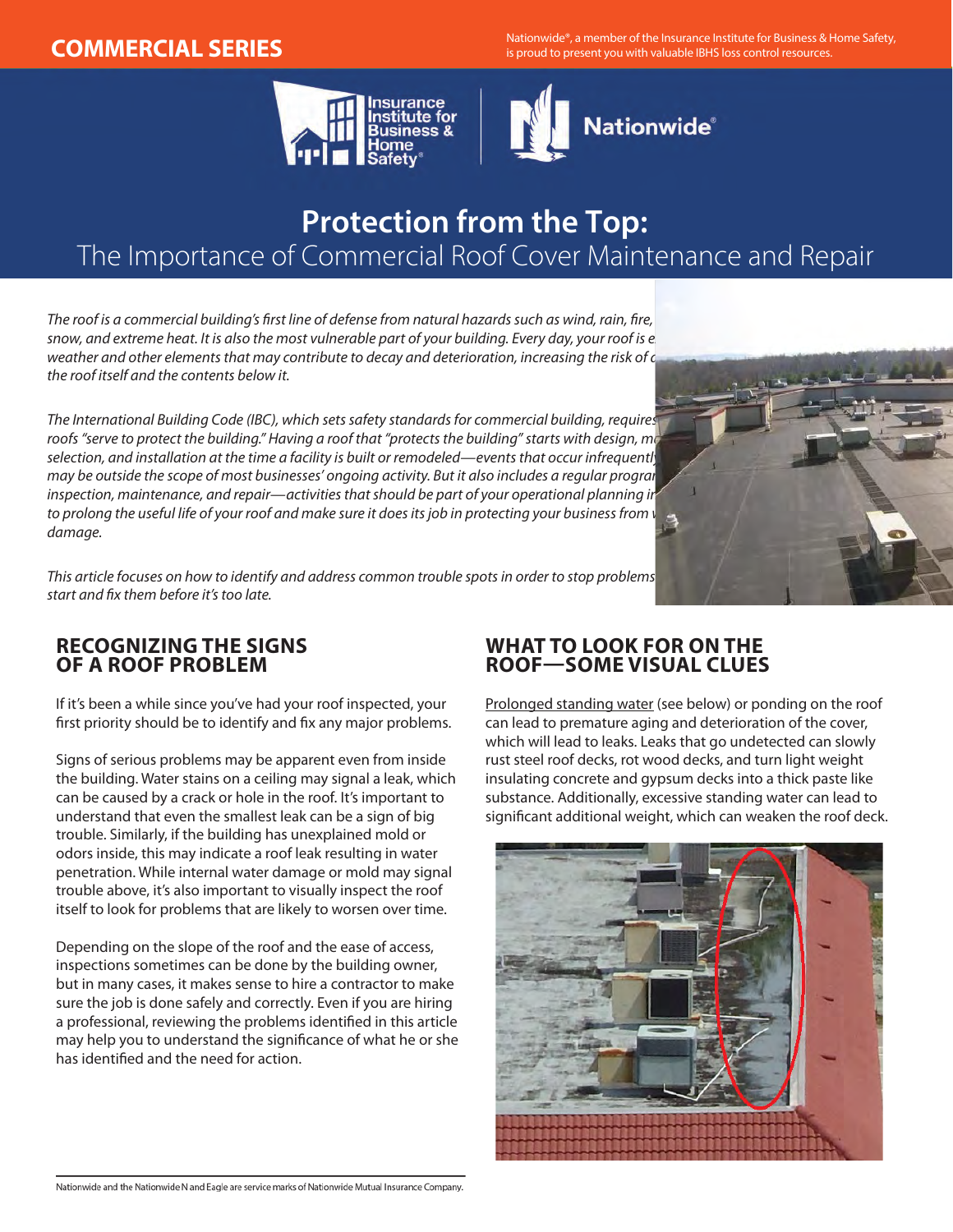Bubbles (see below) may indicate trapped moisture within the roof cover, which can lead to leaks, reduce the life span of the cover, speed up premature aging of the deck, and reduce the roof cover system's effectiveness against uplift forces associated with a windstorm. Another cause of bubbles is the release of gasses from insulation board that gets trapped below the cover. A roof cut or moisture survey of the roof cover (See IBHS' ["Repair, Recover, or Replace the Roof"](http://disastersafety.org/hurricane/repair-recover-or-replace-the-roof/)) can be completed to assist in the diagnosis.



Roof flashing is the strips of metal or other impervious material installed around the perimeter of the roof edge where the roof cover meets the wall. It is also installed around objects (such as rooftop equipment) that protrude from the roof in order to deflect water away from seams and joints. However, a gap in the flashing or roof cover perimeter (see below) greatly increases the potential for roof cover failure during a high wind event and water intrusion or mold. For further information including flashing repairs and replacement guidance, please see IBHS' resources for "[Evaluating Flashing](http://disastersafety.org/hurricane/evaluating-flashing-and-coping/)  [and Coping.](http://disastersafety.org/hurricane/evaluating-flashing-and-coping/)"



Tears in the roof cover (see below), or worn or cracking seams, can allow water to enter below the cover.



## **ADDITIONAL AREAS FOR INSPECTION**

If there is a lightning protection system (see below), check to see if it is loose or detached as shown below. This can lead to a tear or puncture in the roof covering, especially during strong winds. A lightning protection system that has disconnected metal cables or aerials is no longer capable of providing the intended protection for the building's occupants.

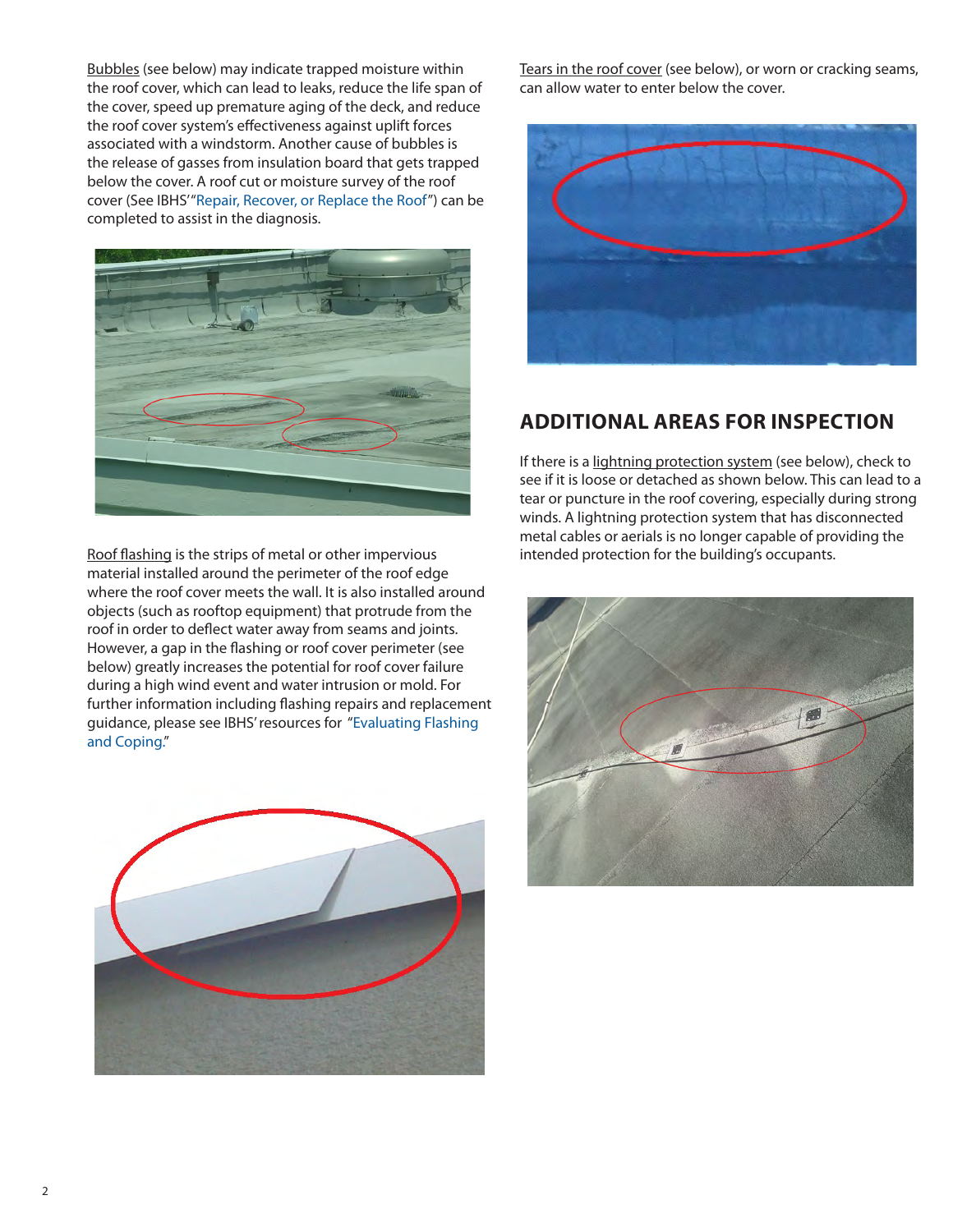If there are skylights (see below), they should be checked for securement. Skylights that are not well sealed and secured around the frame's edge can leak, which may cause the skylights to become dislodged and allow for wind driven rain and debris to enter the building, especially during a high wind event.



Also, over time the plastic domed panels can become brittle and very susceptible to cracks.



## **CARE AND MAINTENANCE**

The best way to avoid roof-related problems and strengthen weather resistance is through regular care and preventive maintenance. Proper maintenance also prolongs the life of a roof and in many instances will allow for "repair" instead of "replacement" when a problem is identified. The frequency of inspections for routine maintenance depends on several factors, including the age of the roof, recent weather events, rooftop foot traffic, and conditions identified during previous inspections. That said, scheduling inspections every 6 months (fall and spring) is an effective way to make sure they are not sidetracked by the press of other important business.

#### **Here are some things to keep in mind:**

- All inspections should look for and develop a repair plan for the items that indicate signs of problems described above.
- • After a severe windstorm or hurricane, inspect your roof for damage, as repeated storms can reduce the strength of the roof. Even if the roof survived a storm, it may have been damaged or weakened enough to fail during the next storm, or the one after that.
- Inspections should look for signs of previous leaks or other problems to make sure that repairs have stayed intact.
- Remove any loose objects and accumulated debris. A clean roof eliminates leaves and other materials that have a tendency to hold moisture, which can speed up the deterioration of the roofing materials. In dry areas, keeping the roof clear of debris reduces the risk that embers from a wildfire will ignite the roof.
- Keep trees trimmed. This prevents branches from rubbing against the roof and leaves from accumulating on the roof and clogging drains and gutters.
- • Check gutters and downspouts for leaves, twigs and other debris that will inhibit proper drainage.
- If located in a hurricane prone area, check if the gutters include gutter straps designed to resist uplift.
- Inspect rooftop vents and equipment to make sure they are well sealed. Seal any gaps with flashing cement. Replacement may be necessary if the metal flashing is badly deteriorated, or if vents can wiggle back and forth.
- After a hail event with hail stones larger than 34 inch, contact your insurer and have the roof inspected even if you are not aware of any damage.
- Consulting a professional roofing contractor may be helpful if concerns exist after a maintenance review of the roof. The contractor can also help to determine the health of the roof, estimate the remaining life of the roof, help you develop a maintenance plan, and identify additional steps to protect the roof.

### **The following are some things to consider when hiring a roofing contractor:**

- • Look for established, licensed or bonded professionals.
- Obtain several bids for services.